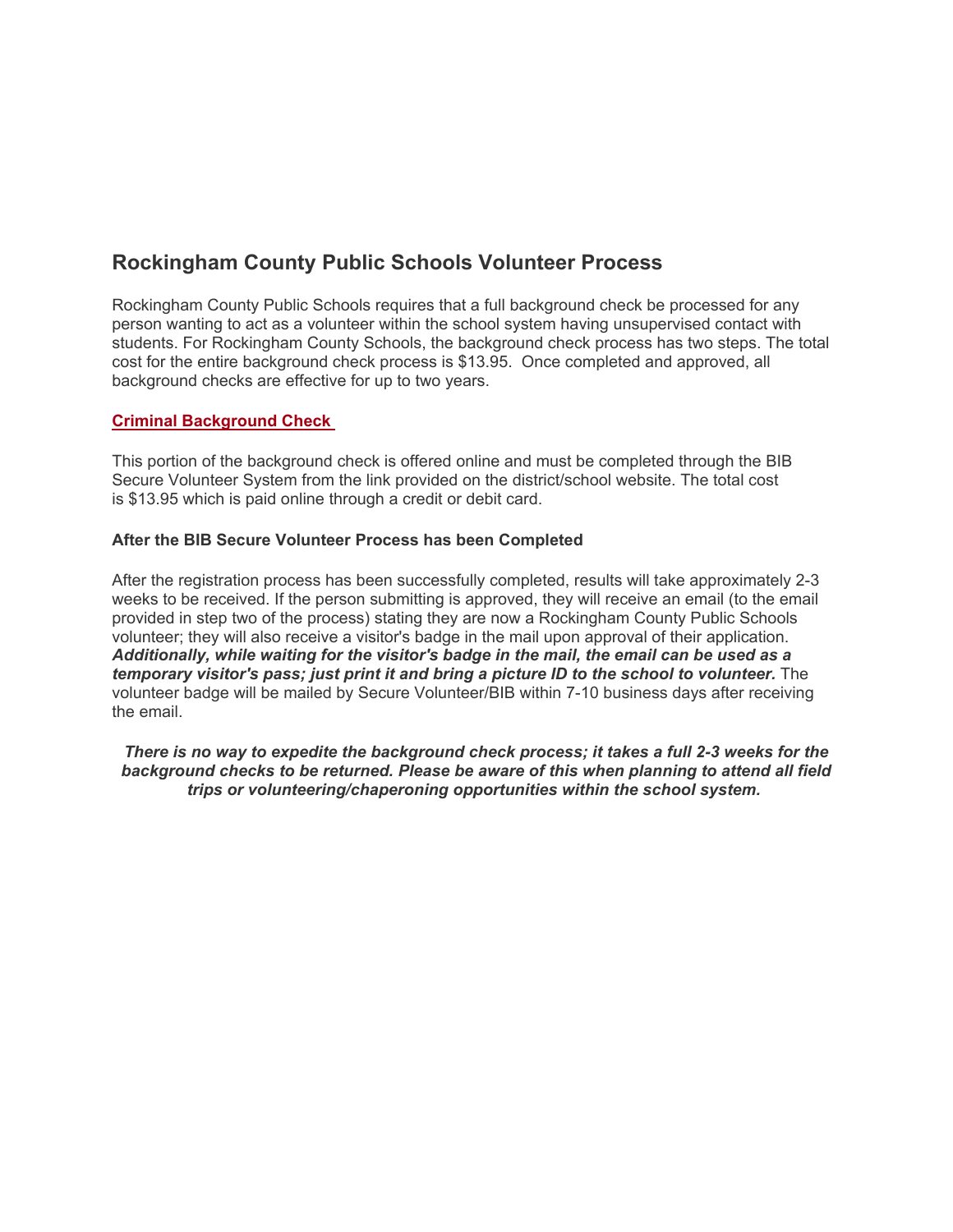## **Frequently Asked Questions**

## **How long are the background checks good?**

Once approved, background checks are good for up to two years. The expiration date of a specific volunteer time period is printed on the volunteer badge. We recommend renewing at least 30 days in advance of the expiration date.

#### **I completed the background checks, but have not heard anything yet. What do I do?**

First make sure you have completed the background check process. If you have completed one of the steps, you will not be approved until the screening has been completed. In addition, once you submit, it takes 2-3 weeks for applications to be approved. You will know you are approved once you receive the approval email and your visitor's badge in the mail.

#### **I received the approval email. Where do I get my badge?**

Rockingham County Public Schools does not print volunteer badges. You will receive your badge in the mail once your background check has been approved.

#### **Do I need to do separate background checks if I want to volunteer at more than one school?**

No. Approved volunteers are welcome to volunteer at all schools throughout the county.

#### **I have not received my approval email yet or my badge. Can I still go on a field trip or volunteer?**

No. Rockingham County Public Schools does not permit unauthorized visitors at any event. There is no way to expedite the approval process either, so please be mindful of important dates before submitting the background check.

#### **How much does it cost?**

The BIB Secure Volunteer process is \$13.95, and is a self-pay online process. Rockingham County Schools will no longer be accepting pay for volunteer screenings.

#### **What if I do not have a debit card or credit card to pay for the online background check in step two?**

Unfortunately, the Secure Volunteer System does not accept pre-paid cards. The Secure Volunteer System is self-pay, which will require other pay arrangements by the individual. Rockingham County Schools will no longer be accepting pay for volunteer screenings.

#### **I have lost my Secure Volunteer card! What do I do?**

If you have lost your card, you may visit the Secure Volunteer Website. In the top right corner of the page, you will see a blue button that says "Get a Replacement Card." A small fee may be required by Secure Volunteer to reissue the card,